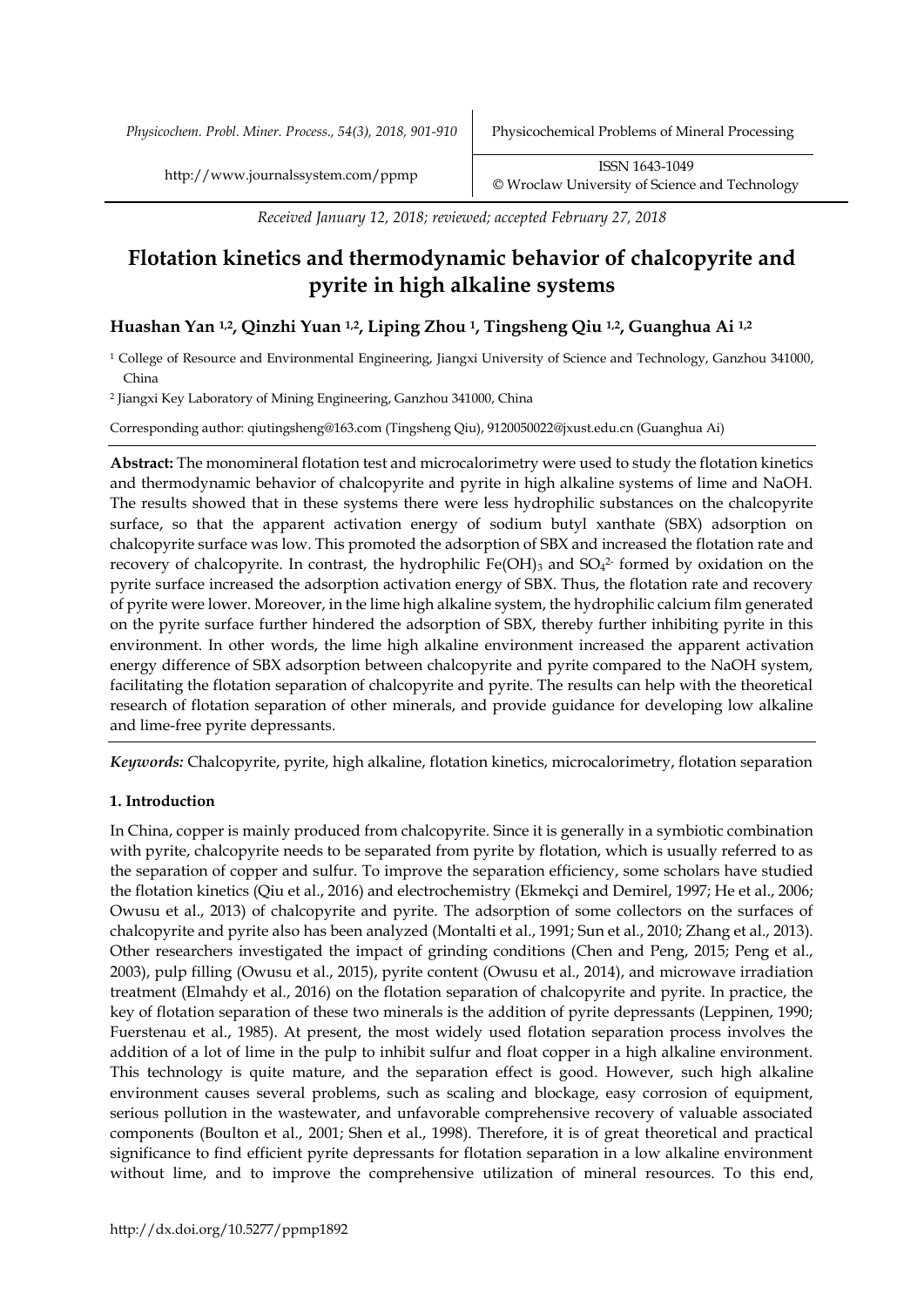understanding the mechanism of pyrite flotation inhibition in the high alkaline environment will help guide the development of low alkaline pyrite depressants.

The inhibition mechanism of lime on pyrite flotation has been extensively studied. Li et al. (2007) calculated the electronic structure and surface energy density distribution of pyrite (100) surface, and found that the surface easily adsorbed OH- and Ca(OH)<sup>+</sup> in the lime system and blocked the adsorption of xanthate (a collector). Based on the electrochemical mechanism of the inhibition of sulfide ore flotation, Woods (2003) and Sun et al. (2010) considered that the high alkali environment decreases the surface oxidation potential of pyrite, thereby promoting its surface oxidation to produce hydrophilic substances such as Fe(OH)<sub>3</sub>. Li et al. (2007) studied the electrochemical behavior of xanthate on the surface of pyrite and the influence of lime system on it by cyclic voltammetry. It was pointed out that xanthate was difficult to adsorb onto the pyrite surface under lime system and easily oxidized to form dixanthogen. Using the electrochemical regulation band model of sulfide ore, Chen et al. (2000) considered that the high alkali condition will change the edge energy of the pyrite and facilitate its oxidization. According to the X-ray photoelectron spectroscopy (XPS) analysis, some hydrophilic substances such as CaSO<sub>4</sub>, Ca(OH)<sub>2</sub>, and Fe(OH)<sub>3</sub> exist on the surface of pyrite under high alkaline and high calcium conditions (Qin et al., 1996; Murphy and Strongin, 2009). Zhang et al. (2011) studied the electrochemical behaviors of pyrite flotation using lime and sodium hydroxide (NaOH) as depressants, and pointed out that the paraffin reaction resistance of pyrite surface decreases with increasing pH value, which enhances the electron transport on pyrite surface and makes the surface easier to oxidize. The presence of the calcium film in the lime system leads to a higher increase in Faraday reaction resistance than that in the NaOH system. In summary, the mechanism of pyrite depressants was either to desorb the collector or activator from the pyrite surface, deactivate the activating ions, prevent collector adsorption on pyrite, or make the pyrite surface hydrophilic (Wark and Cox, 1934; Gaudin, 1957; Janetski et al., 1977; Fornasiero et al., 1992; Chen et al., 2011; Li et al., 2012; Mu et al., 2016).

While the inhibition mechanism of pyrite flotation in high alkaline environment with lime is relatively clear, the effects of different alkaline environments on the flotation behavior of chalcopyrite and pyrite are poorly understood. Therefore, in this study, we will compare the flotation behavior of chalcopyrite and pyrite in high alkaline environments with lime or NaOH from the perspectives of kinetics and thermodynamics. The goal was to explain the internal mechanism of copper and sulfur flotation separation in these high alkaline environments. The results can provide references for the theoretical research of flotation separation of other minerals, and help developing low alkaline and limefree pyrite depressants.

### **2. Experiments**

#### **2.1 Materials and reagents**

The monominerals of chalcopyrite and pyrite were obtained from a mine in Jiangxi Province, China, with the respective purity of 98.58% and 98.91%. Their X-ray diffraction (XRD) spectra are shown in Fig. 1. Sodium butyl xanthate (SBX) with a purity of more than 95% was synthesized in the laboratory. H<sub>2</sub>SO<sub>4</sub>, NaOH, and lime (all analytical grade) and  $2^*$  oil (industrial grade) were purchased from Sinopharm Chemical Reagent Company (Shanghai, China).



Fig. 1. XRD spectra of chalcopyrite and pyrite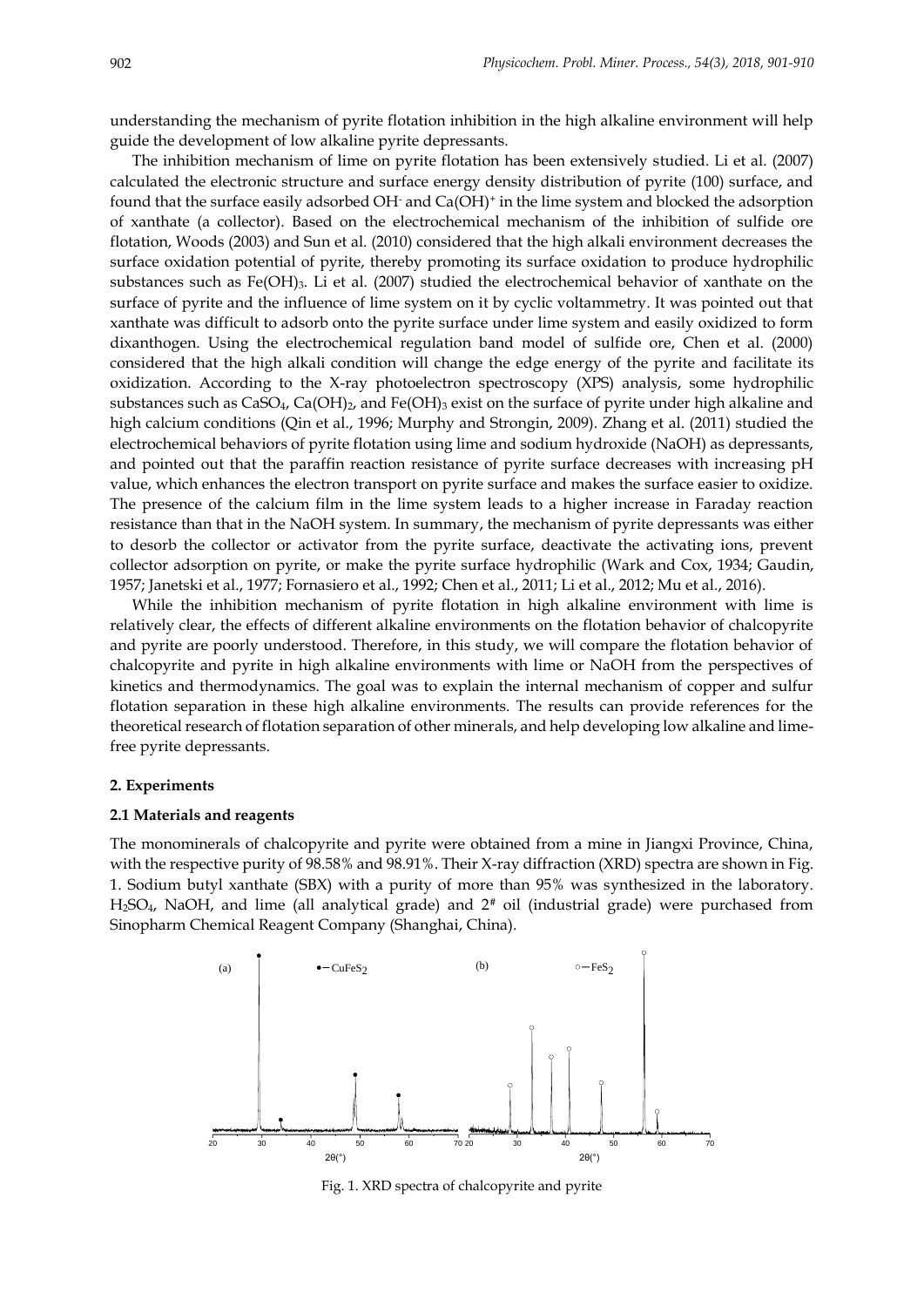#### **2.2 Flotation tests**

The flotation test was carried out in a 40-cm<sup>3</sup> plexiglass cell of a XFG-II flotation machine (Jilin Prospecting Machinery Factory, China). For each test, 2.0 g of the sample was washed ultrasonically and placed in the flotation cell. Distilled water, pH regulator, collector, and frother were added in turn, and the conditioning time after each addition was 1.0, 2.0, 3.0, and 2.0 min, respectively. Then, 4.0 min of artificial scraping was carried out. The foam concentrates and tailings in the cell were filtered, dried, and weighed to calculate the recovery according to the mass percentage. Each flotation test was repeated three times, and the reported values are the averages.

#### **2.3 Microcalorimetry tests**

A microcalorimeter can be used to continuously and accurately monitor micro energy changes in a reaction process. The recorded calorimetric curves could simultaneously provide in-situ thermodynamic and kinetic information in real time and losslessly (Yang et al., 2014). At present, microcalorimetry is widely used in chemical engineering, biochemistry, physical chemistry, organic chemistry, and many other fields. However, there are only a few reports of its application in mineral processing. Several research groups used it to investigate the adsorption of collectors on mineral surfaces (Chen et al., 2013; Haung and Miller, 1978; Lan et al., 2016; Maier et al. 1997; Mellgren, 1966) and the dissolution of several minerals (Chen et al., 2007; Liu et al., 2002). Some thermodynamic and kinetic parameters were also determined.

In this study, the calorimetric measurements were carried out at 298.15, 301.15, and 304.15 K with an RD496-2000 type microcalorimeter (Mianyang Zhongwu Thermal Analysis Instrument, China), with the respective calorimetry constants of  $6.667 \times 10^{2}$ ,  $6.638 \times 10^{2}$  and  $6.627 \times 10^{2}$  V W<sup>-1</sup>. The measurement portion of the microcalorimeter is composed of two identical thermopiles placed in the measuring and reference cells in order to minimize interference. The difference in thermal effect between the two cells was taken as that of the reaction process. The schematic diagram of the measuring cell is shown in Fig. 2, and its preparation steps are as follows. Firstly, 0.03 g mineral sample and 1.0 mL of NaOH or lime solution ( $pH = 12$ ) were put into the outer glass tube. A given amount of SBX solution, whose concentration was determined by flotation test, was put into an inner glass tube. Then, the inner glass tube was put into the outer one; and together they were put into a stainless-steel pipe, covered with a perforated upper end cap, and secured using a circlip for a hole. Next, the steel needle with a press handle and spring was inserted into the hole of the perforated upper end cap, until the tip was about to touch the bottom of the inner tube. The reference cell was prepared identically, except there was no mineral sample in the outer tube. This ensured that the thermal interference from other processes, such as the dilution of collector solution, rupture of glass tube, and mixing of two solutions could be eliminated.



Fig. 2. Schematic diagram of the measuring cell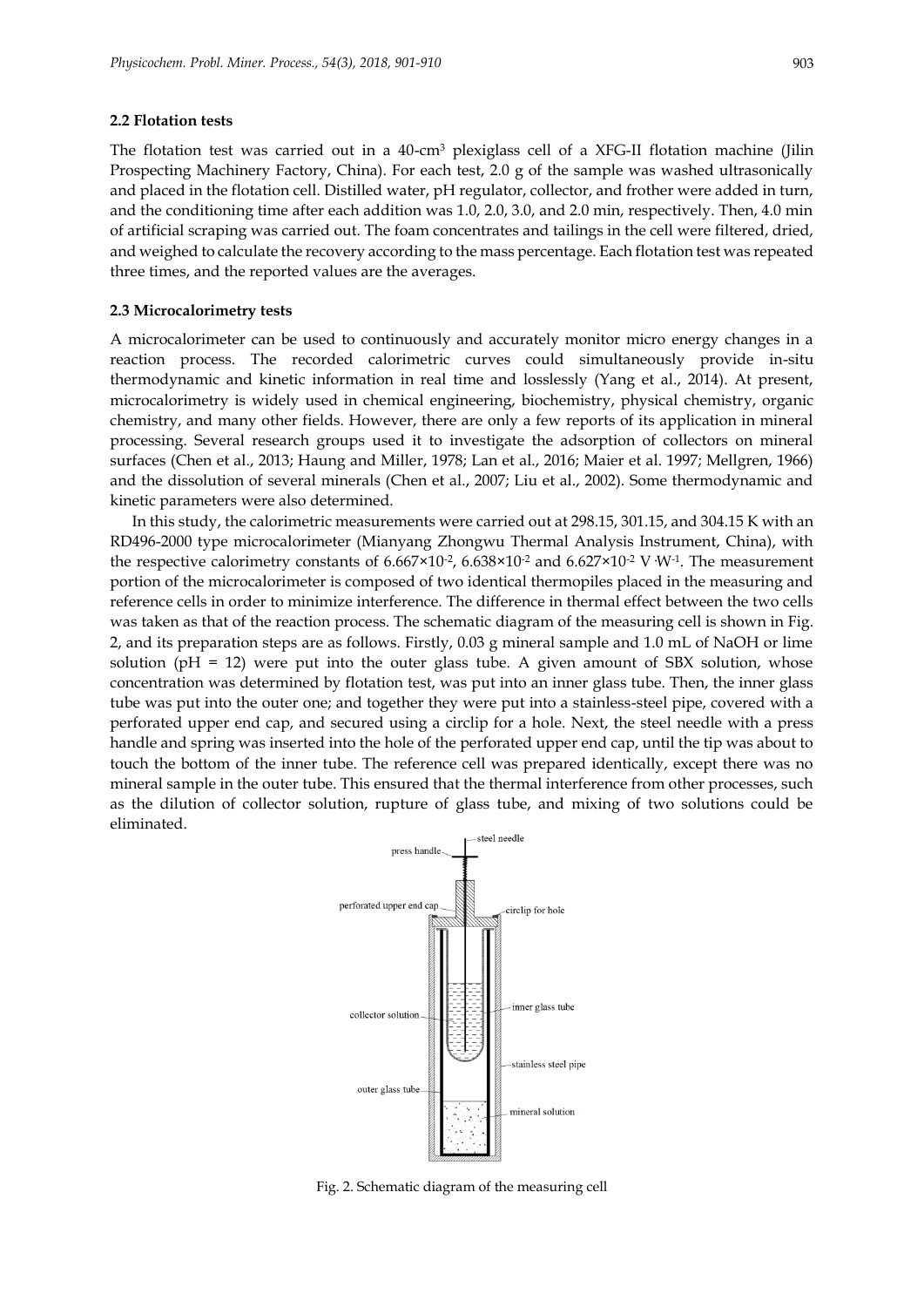After the measuring and reference cells were placed in the furnace body, the temperature of the laboratory was kept constant at 273.15 K, and the calorimetric parameters were set by the control software. When the baseline was stable, the steel needles in the two cells were pushed down quickly at the same time to pierce the inner tubes. This starts the adsorption process of SBX on the mineral surface. At the same time, the difference in thermal effect between the two cells was converted from a thermal signal into an electrical signal by the measurement and control instrument, and the calorimetric curve was recorded on the computer in real time.

#### **3. Results and discussions**

## **3.1 Effects of NaOH and lime on flotation behavior of chalcopyrite and pyrite**

During mineral flotation, H2SO<sup>4</sup> is generally used as an acidic pH regulator, and NaOH or lime as an alkaline pH regulator. The current study examines the effects of NaOH and lime on the flotation behavior of chalcopyrite and pyrite. In the flotation test, SBX with a concentration of 0.1 mol m<sup>-3</sup> was used as collector, H<sub>2</sub>SO<sub>4</sub> and NaOH or lime were used as pH regulators, and  $1\times10^4$  mg m<sup>-3</sup> of  $2^*$  oil was used as the frother.



Fig. 3 Effects of pH regulators on the flotation of chalcopyrite and pyrite

As shown in Fig. 3, both chalcopyrite and pyrite exhibited their optimum floatability in a neutral pulp environment. Because of the partial decomposition of xanthate, the floatability of these two minerals in acidic environment is slightly worse. In the alkaline environments of lime and NaOH, chalcopyrite has good floatability, and its recovery only slightly decreases with the increase of pH. Meanwhile, the recovery of pyrite obviously decreases with the increase of pH. Moreover, when lime is used as the regulator, the flotation recovery of pyrite shows a larger reduction than that when using NaOH. This indicates that pyrite flotation is inhibited in both of the alkaline environments, but more so in lime solution than in NaOH solution.

In an alkaline environment, the following oxidation reaction occurs on pyrite surface (Leppinen, 1990; Zhang et al., 2011; Moslemi and Gharabaghi, 2017):

$$
FeS_2 + 11H_2O = Fe(OH)_3 + 2SO_4^{2-} + 19H^+ + 15e^-
$$
 (1)

Due to the production of H<sup>+</sup>, the reaction becomes more favorable with the increase of pH. Thus, larger amounts of hydrophilic Fe(OH)<sub>3</sub> and SO<sub>4</sub><sup>2–</sup> are formed on the surface of pyrite, reducing the floatability. In the high alkaline environment with lime, hydrophilic substances such as  $CaSO<sub>4</sub>$  and  $Ca(OH)_2$  are formed on the pyrite surface due to the presence of free calcium oxide, further strengthening the inhibition of pyrite (Fuerstenau et al., 1985; Hu et al., 2000; Rao and Leja, 2004; Li et al., 2012). Therefore, when the pulp pH is adjusted by  $H_2SO_4$  and NaOH, the difference in recovery between chalcopyrite and pyrite is small in the whole pH range, which is unfavorable for their flotation separation. In contrast, when using  $H_2SO_4$  and lime, the difference in recovery increases rapidly with the increase of pH, allowing the effective flotation separation of chalcopyrite and pyrite in lime high alkaline environment.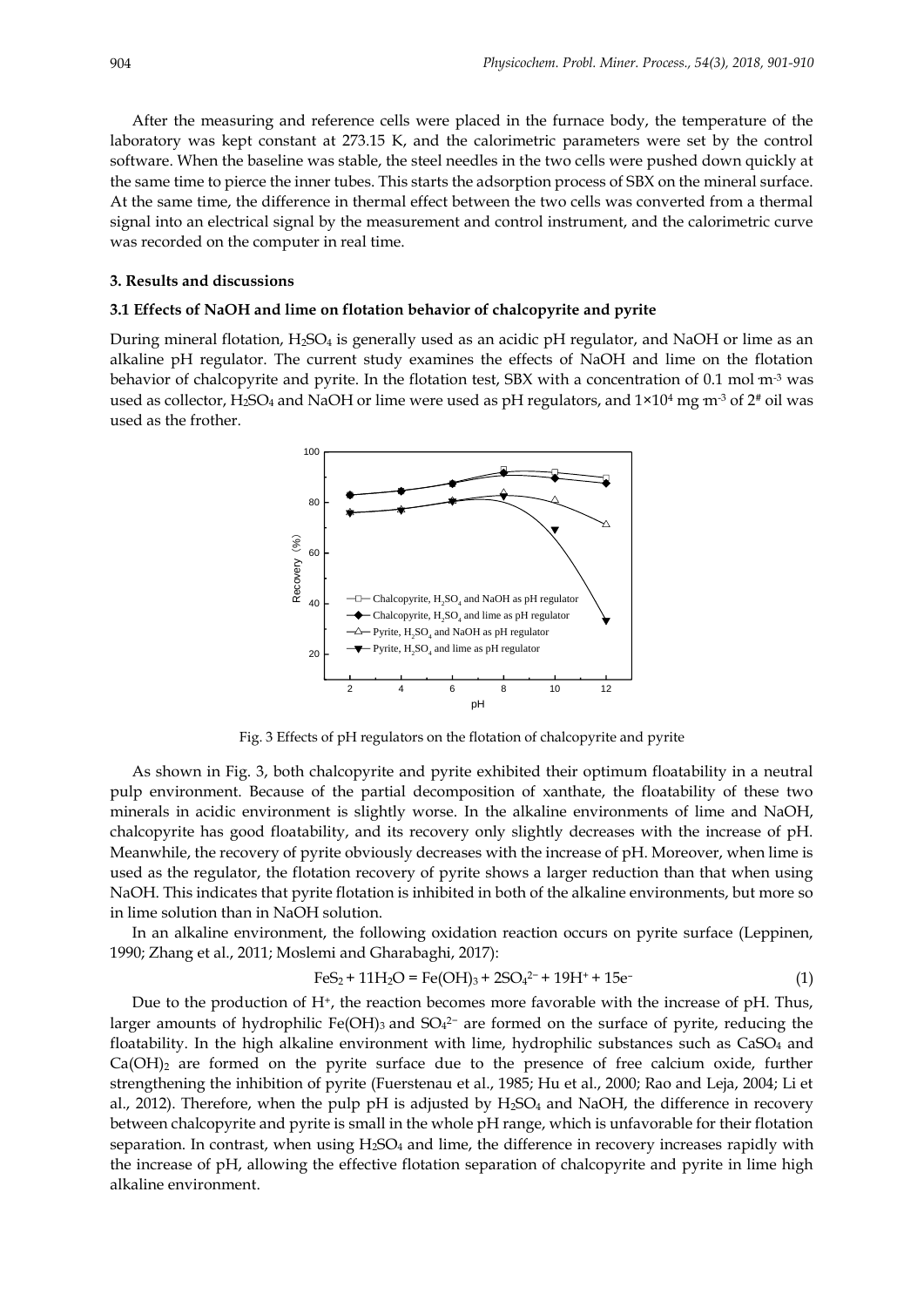#### **3.2 Flotation kinetics of chalcopyrite and pyrite in high alkaline environments of NaOH and lime**

We propose a kinetic mechanism to explain the flotation behavior of chalcopyrite and pyrite in the high alkali environments of NaOH and lime. When the pulp pH was adjusted to 12 using NaOH or lime using SBX (0.1 mol m<sup>-3</sup>) as collector and 2<sup>#</sup> oi (1×10<sup>4</sup> mg m<sup>-3</sup>) as frother, flotation tests were carried out for chalcopyrite and pyrite at the flotation times of 0.2, 0.4, 1.0, 2.0, 3.0, and 4.0 min. The results are shown in Table 1.

| Table 1. Effect of flotation time on recovery of chalcopyrite and pyrite |  |  |
|--------------------------------------------------------------------------|--|--|
|--------------------------------------------------------------------------|--|--|

| Flotation time / min                        | $0.2^{\circ}$ | 0.4   | 1.0                                 | 2.0               | 3.0 | 4.0         |
|---------------------------------------------|---------------|-------|-------------------------------------|-------------------|-----|-------------|
| Chalcopyrite recovery (pH=12, NaOH) /%      |               |       | 26.58 44.69 70.03 83.05 87.61 89.82 |                   |     |             |
| Pyrite recovery (pH=12, NaOH) /%            |               |       | 14.64 25.14 46.54 61.67             |                   |     | 68.71 72.25 |
| Chalcopyrite recovery (pH=12, lime) /%      | 24.16         | 42.34 | 62.03 75.15 85.11 87.62             |                   |     |             |
| Pyrite recovery (pH=12, lime) $\frac{1}{6}$ | 5.12          | 9.51  |                                     | 19.03 27.56 31.33 |     | 33.45       |

The obtained data were fitted to Eqs. (2)–(4) (Bayat et al., 2004; Chaves and Ruiz, 2009; Zhang et al., 2013). Nonlinear curve fitting was carried out by using Marquardt and universal global optimization methods in the 1st Opt software package, and the result is shown in Fig. 4.

$$
\varepsilon = \varepsilon_{\infty} [1 - \exp(-kt)] \tag{2}
$$

$$
\varepsilon = \varepsilon_{\infty} \{ 1 - \frac{1}{kt} [1 - \exp(-kt)] \tag{3}
$$

$$
\varepsilon = \frac{\varepsilon_{\infty}^2 kt}{1 + \varepsilon_{\infty} kt} \tag{4}
$$

where  $\varepsilon$  is the predicted recovery,  $\varepsilon_{\infty}$  is the theoretical recovery, k is the flotation rate constant and t is the time.

For chalcopyrite/NaOH, chalcopyrite/lime, and pyrite/NaOH systems, model (2) produced the best fitting results, with the respective *R*<sup>2</sup> values of 0.9999, 0.9911, and 0.9999. For the flotation test data of pyrite/lime system, model (1) produced the best fit (*R*<sup>2</sup> = 0.9999). The calculated flotation kinetic parameters of chalcopyrite and pyrite are given in Table 2.

| Flotation kinetic parameters | $\varepsilon_{\infty}$ / % | $\Delta \varepsilon_{\infty}$ / % |      | Λk   |
|------------------------------|----------------------------|-----------------------------------|------|------|
| Chalcopyrite/ pH=12/ NaOH    | 95.00                      | 12.32                             | 3.67 | 1.71 |
| Pyrite/ pH=12/ NaOH          | 82.68                      |                                   | 1.96 |      |
| Chalcopyrite/ pH=12/ lime    | 93.47                      | 52.73                             | 3.08 | 2.29 |
| Pyrite/ pH=12/ lime          | 40.74                      |                                   | 0.79 |      |

Table 2. Flotation kinetic parameters of chalcopyrite and pyrite

In these two high alkaline systems, the values of *ε<sup>∞</sup>* and *k* are ranked as chalcopyrite/NaOH > chalcopyrite/lime > pyrite/NaOH > pyrite/lime. The flotation kinetic parameters of chalcopyrite in the two environments are close, while those of pyrite in lime system are much lower than for other conditions. This is consistent with their predicted floatability in the corresponding environments.

In addition, in the NaOH system, the differences of flotation kinetic parameters between chalcopyrite and pyrite are  $\Delta \varepsilon_{\infty}$  = 12.32% and  $\Delta k$  = 1.71. In the lime high alkaline system, these values are raised to 52.73% and 2.29, respectively. This is consistent with the flotation test results, and explains the reason why chalcopyrite and pyrite can be effectively separated in lime high alkaline environment, from the kinetics point of view.

## **3.3 Thermodynamic analysis of the surface adsorption of SBX on chalcopyrite and pyrite**

According to the method described in Section 2.3, the calorimetric test was carried out using SBX with a concentration of 0.1 mol  $m<sup>-3</sup>$ . The calorimetric curves of the adsorption of SBX on the two mineral surfaces in high alkaline environments of NaOH and lime are shown in Fig. 5. The time axis represents the time of the adsorption process, the heat flow axis represents the instantaneous heat magnitude, and the integrated area under the calorimetric curve represents the total calories released in the whole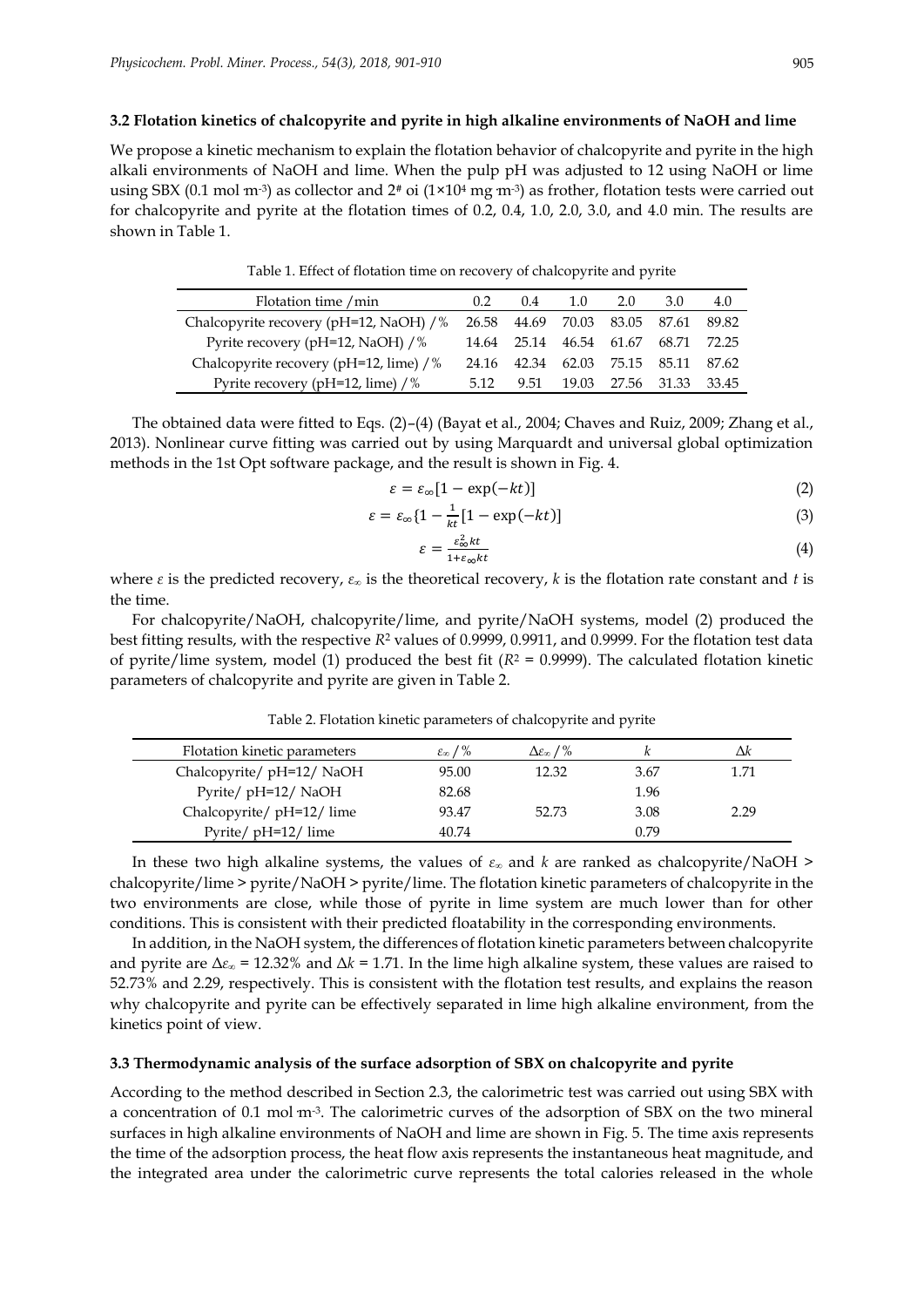



Fig. 4 Fitted curves for chalcopyrite and pyrite flotation kinetics



Fig. 5 Calorimetric curves of the adsorption of SBX on the surfaces of chalcopyrite and pyrite

All the calorimetric curves in Fig. 5 are positive, therefore the adsorption of SBX is exothermic for both minerals. At higher temperatures, the adsorption of SBX becomes faster, meaning that the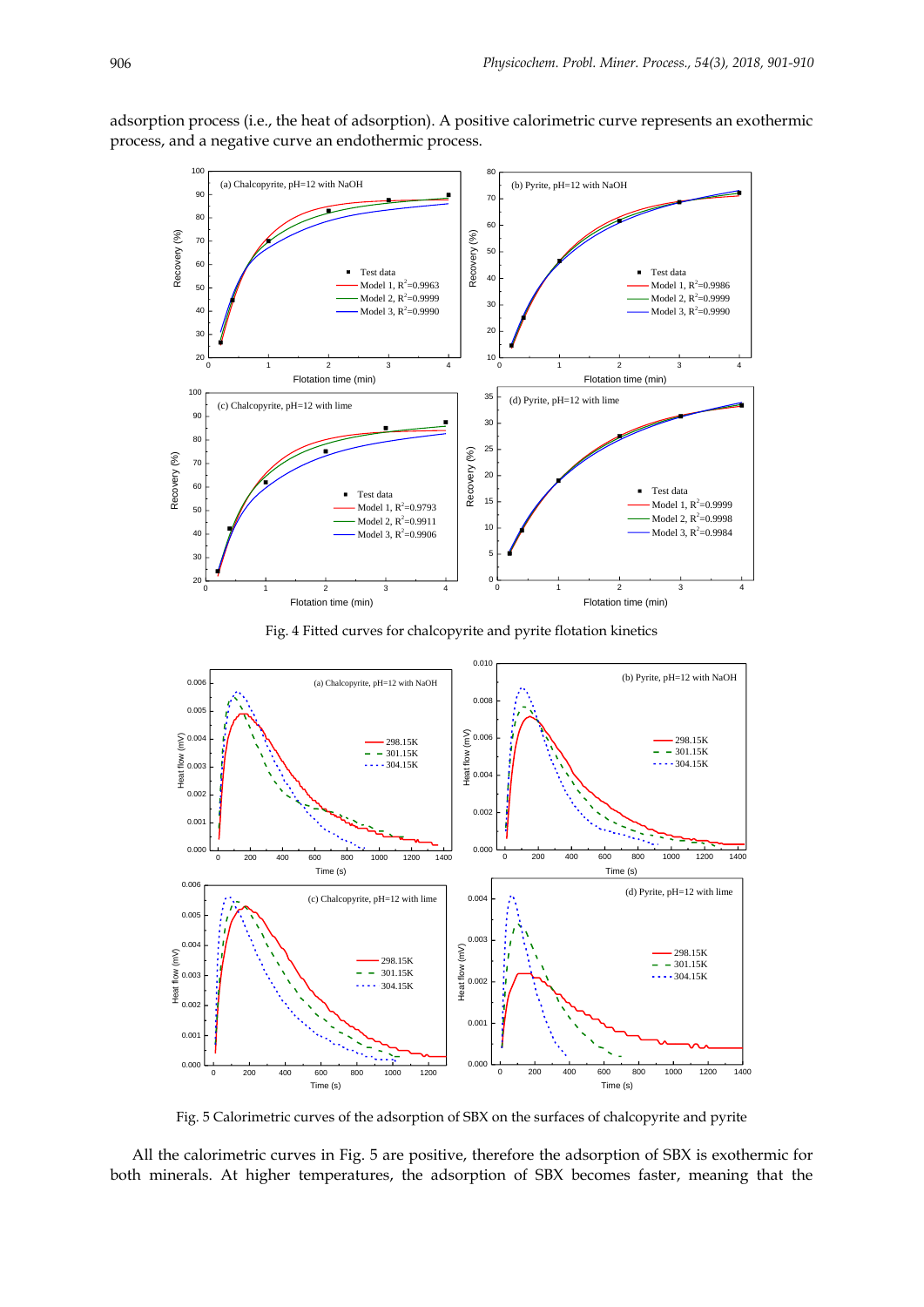adsorption rate becomes faster. At the same time, the area under the calorimetric curve is reduced, i.e. with a lower heat of adsorption. This is consistent with the nature of exothermic reactions.

According to the method described in the literature (Gao et al., 2002), the calorimetric curves were treated by software, and the thermodynamic parameters were calculated by the least square method on the basis of Eqs. (5) and (6). The results are shown in Table 3.

$$
\ln\left(\frac{1}{H_{\infty}} \cdot \frac{dH_t}{dt}\right) = \ln k + n \ln\left(1 - \frac{H_t}{H_{\infty}}\right) \tag{5}
$$

$$
\ln k = \ln A - \frac{E_a}{RT} \tag{6}
$$

where  $H_{\infty}$  is the gross thermal value produced by reaction; *t* is the reaction time;  $H_t$  is the thermal value produced by reaction in *t* time; d*Ht /*d*t* is the enthalpy change rate at *t* time; *k* is the reaction rate constant; *n* is the reaction order; ln*A* is the pre-exponential factor;  $E_a$  is the apparent activation energy; R is the molar gas constant; *T* is the measured temperature.

| <b>Systems</b>            | T/K    | Q/mJ  | $\ln A / S^{-1}$ | Ea /kJ mol $-1$ | R <sup>2</sup> | $\Delta Ea$ /kJ mol-1 |
|---------------------------|--------|-------|------------------|-----------------|----------------|-----------------------|
| Chalcopyrite/ pH=12/ NaOH | 298.15 | 40.17 | 8.61             | 36.17           | 0.992          | 27.27                 |
|                           | 301.15 | 36.87 |                  |                 |                |                       |
|                           | 304.15 | 33.73 |                  |                 |                |                       |
| Pyrite/ pH=12/ NaOH       | 298.15 | 55.82 | 19.66            | 63.44           | 0.974          |                       |
|                           | 301.15 | 50.52 |                  |                 |                |                       |
|                           | 304.15 | 43.64 |                  |                 |                |                       |
| Chalcopyrite/ pH=12/ lime | 298.15 | 44.14 | 11.92            | 44.40           | 0.998          | 107.57                |
|                           | 301.15 | 37.41 |                  |                 |                |                       |
|                           | 304.15 | 31.15 |                  |                 |                |                       |
| Pyrite/ pH=12/ lime       | 298.15 | 22.64 | 55.16            | 151.97          | 0.998          |                       |
|                           | 301.15 | 16.24 |                  |                 |                |                       |
|                           | 304.15 | 11.39 |                  |                 |                |                       |

Table 3. Thermodynamic parameters of the adsorption of SBX on the surfaces of chalcopyrite and pyrite

In Table 3, *Q* is the adsorption heat, that is, *H∞*, and *R<sup>2</sup>* is the correlation coefficient. The adsorption heat decreases at higher temperatures under each condition, which verifies the regularity of the calorimetric curve. The correlation coefficients under all conditions are close to 1.0, indicating that the calculated pre-exponential factor and apparent activation energy values are accurate and reliable. The adsorption heat of SBX on the surface of pyrite in lime high alkaline environment is obviously lower than those of the other conditions. This should be attributed to the hydrophilic substances generated on the surface of pyrite, such as  $CaSO<sub>4</sub>$  and  $Ca(OH)<sub>2</sub>$ , which weakens the adsorption of SBX.

The activation energy can be used to characterize the difficulty of a reaction: a lower activation energy indicates that the reaction is easier to proceed. From Table 3, the apparent activation energy can be ranked as chalcopyrite/NaOH < chalcopyrite/lime < pyrite/NaOH < pyrite/lime, with the adsorption becoming progressively more difficult. The last apparent activation energy (pyrite surface in lime high alkaline environment) is much higher than the rest, meaning that this adsorption process is a lot more difficult. In addition, the trend of the thermodynamic parameters is consistent with that of flotation recovery and kinetic parameters. This is because the more easily the mineral surface adsorbs the collector, the higher the flotation recovery and flotation rate.

The apparent activation energies of SBX adsorption on chalcopyrite and pyrite in lime high alkaline system differ by 107.57 kJ mol<sup>-1</sup>, which is much larger than their difference of 27.27 kJ mol<sup>-1</sup> in NaOH high alkaline system. Maybe this can explain why their flotation separation is more effective in the lime system than that in the NaOH system from the thermodynamic point of view.

#### **4. Conclusions**

1). The monomineral flotation and associated kinetic data show that the flotation of chalcopyrite was not inhibited in NaOH or lime high alkaline environments, therefore faster flotation rate and higher recovery were obtained. In contrast, pyrite was subject to strong inhibition in these systems, leading to much lower flotation rate and theoretical recovery. Due to the presence of hydrophilic calcium film, the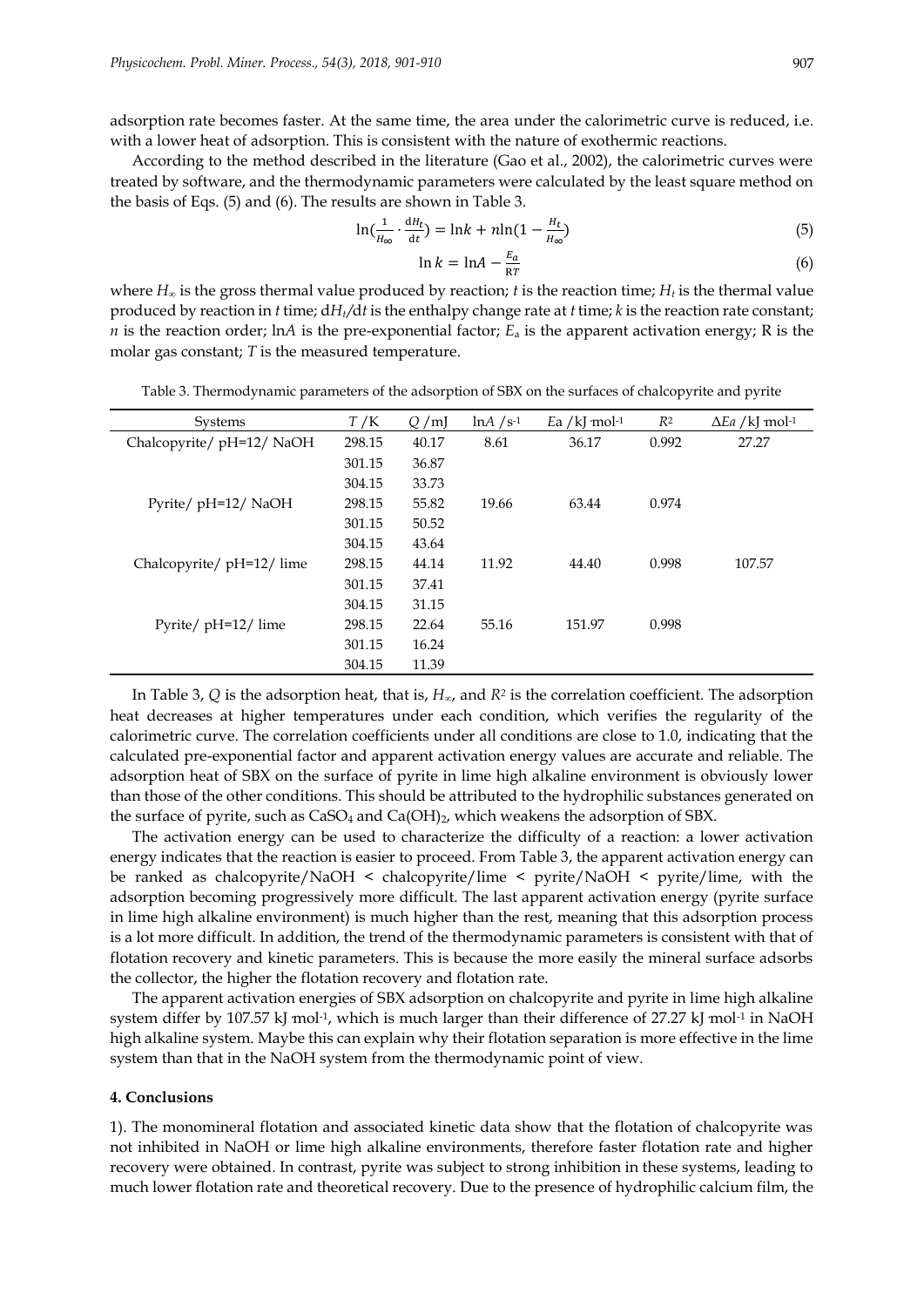floatability of pyrite in the lime environment was much lower than that in NaOH environment, and the flotation rate and theoretical recovery were the lowest. In lime high alkali environment, the difference in flotation rate between pyrite and chalcopyrite was the largest, which is most beneficial to their flotation separation.

2). The obtained thermodynamic data show that, in the NaOH and lime high alkaline environments, the lower apparent activation energy means that SBX more easily adsorbs on the surface of chalcopyrite and gives it good floatability. On the other hand, due to the presence of hydrophilic substances such as Fe(OH)3, SBX adsorption on the surface of pyrite has a higher apparent activation energy, meaning more difficult adsorption and lower floatability of pyrite. Moreover, in the lime environment, hydrophilic  $CaSO<sub>4</sub>$  and  $Ca(OH)<sub>2</sub>$  can form on the pyrite surface, making the adsorption of SBX even more difficult. Therefore, pyrite flotation is most strongly inhibited in this environment. Since the activation energy difference between the minerals is the highest under the lime environment, this high alkaline environment is more conducive to the flotation separation of chalcopyrite and pyrite.

## **Acknowledgment**

This work was financially supported by the Projects of National Natural Science Foundation of China [grant number 51474114, 51564014 and 51504105], Key Research and Development Plan of Jiangxi Province [grant number 20171BBG70043], Jiangxi Natural Science Foundation [grant number 20171BAB206025], and the Program for Excellent Young Talents, JXUST, China.

#### **References**

- BAYAT, O., UCURUM, M., POOLE, C., 2004. *Effects of size distribution on flotation kinetics of Turkish sphalerite*, Transactions of the Institution of Mining and Metallurgy Section C: Mineral Processing and Extractive Metallurgy 113, 53-59.
- BOULTON, A., FORNASIERO, D., RALSTON, J., 2001. *A comparison of methods to selectively depress iron sulphide flotation*, In: Proceedings of the 4th UBC McGill International Symposium of Fundamentals of Mineral Processing-Interactions in Minerals Processing. Canadian Institute of Mining, Metallurgy and Petroleum Montreal, 141-152.
- CHAVES, A.P., RUIZ, A.S., 2009. *Considerations on the kinetics of froth flotation of ultrafine coal contained in tailings*, International Journal of Coal Preparation and Utilization 29, 289-297.
- CHEN, J., LI, Y., CHEN, Y., 2011. *Cu–S flotation separation via the combination of sodium humate and lime in a low pH medium*, Miner. Eng. 1, 58-63.
- CHEN, J.H., FENG, Q.M., LU, Y.P., 2000. *Energy band model of electrochemical flotation and its application (I): theory and model of energy band of semiconductor-solution interface*, The Chinese Journal of Nonferrous Metals 10, 240-244. (in Chinese)
- CHEN, J.H., LAN, L.H., CHEN, Y., 2013. *Computational simulation of adsorption and thermodynamic study of xanthate, dithiophosphate and dithiocarbamate on galena and pyrite surfaces*, Mineral Engineering 46-47, 136-143.
- CHEN, J.W., BAO, Z.Y., MEI, Y.P., 2007. *Experimental study on mineral dissolution reaction by microcalorimetry*, Bulletin of Mineralogy, Petrology and Geochemistry 26, 496-497. (in Chinese)
- CHEN, X.M., PENG, Y.J., 2015. *The effect of regrind mills on the separation of chalcopyrite from pyrite in cleaner flotation*, Minerals Engineering 83, 33-43.
- EKMEKÇI, Z., DEMIREL, H., 1997. *Effects of galvanic interaction on collectorless flotation behaviour of chalcopyrite and pyrite*, International Journal of Mineral Processing 52, 31-48.
- ELMAHDY, A.M., FARAHAT, M., HIRAJIMA, T., 2016. *Comparison between the effect of microwave irradiation and conventional heat treatments on the magnetic properties of chalcopyrite and pyrite*, Advanced Powder Technology 27, 2424-2431.
- FORNASIERO, D., EIJT, V., RALSTON, J., 1992. *An electrokinetic study of pyrite oxidation*, Colloids Surf. 1-2, 63-73.
- FUERSTENAU, M.C., MILLER, J.D., KUHN, M.C., 1985. *Chemistry of Flotation*. Society of Mining Engineers, New York.
- GAO, S.L., CHEN, S.P., HU, R.Z., LI, H.Y., SHI, Q.Z., 2002. *Derivation and application of thermodynamic equations*, Chinese Journal of Inorganic Chemistry 18, 362-366. (in Chinese)
- GAUDIN, A.M., 1957. *Flotation*. McGraw-Hill, New York, Chap. 2.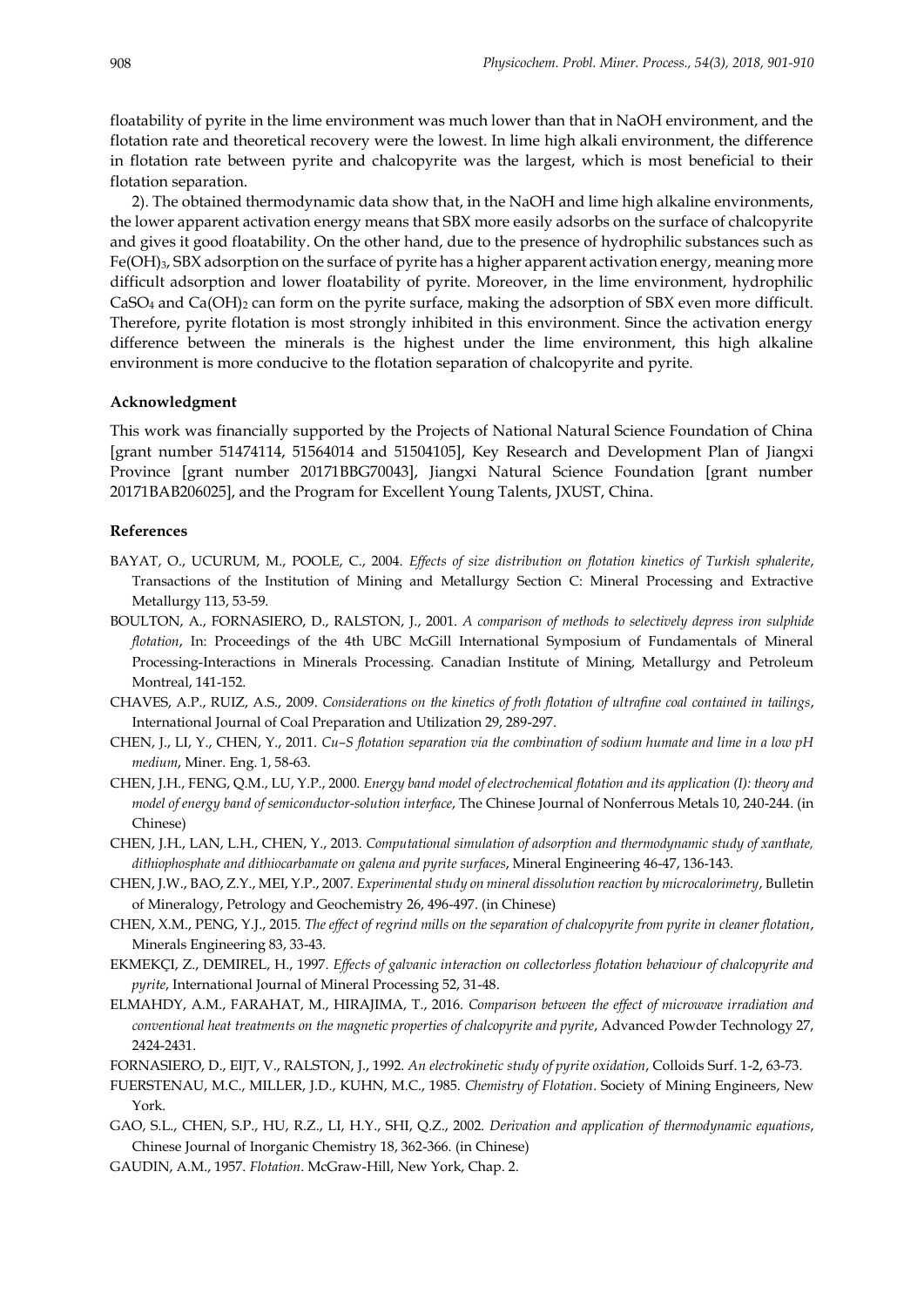- HAUNG, H.H., MILLER, J.D., 1978. *Kinetics and thermochemistry of amyl xanthate adsorption by pyrite and marcasite*, International Journal of Mineral Processing 5, 241-266.
- HE, S.H., SKINNER, W., FORNASIERO, D., 2006. *Effect of oxidation potential and zinc sulphate on the separation of chalcopyrite from pyrite*, International Journal of Mineral Processing 80, 169-176.
- HU, Y.H., ZHANG, S.L., QIU, G.Z., MILLER, J.D., 2000. *Surface chemistry of activation of lime-depressed pyrite flotation*, Trans. Nonferr. Metals Soc. China 6, 798-803.
- JANETSKI, N.D., WOODBURN, S.I., WOODS, R., 1977. *An electrochemical investigation of pyrite flotation and depression*, Int. J. Miner. Process. 3, 227-239.
- LAN, L.H., CHEN, J.H., LI, Y.Q., LAN, P., YANG, Z., AI, G.Y., 2016. *Microthermokinetic study of xanthate adsorption on impurity-doped galena*, Transactions of Nonferrous Metals Society of China 25, 272-281.
- LEPPINEN, J.O., 1990. *FTIR and flotation investigation of the adsorption of ethyl xanthate on activated and non-activated sulfide minerals*, Int. J. Miner. Process. 3-4, 245-263.
- LI, Y., CHEN, J., KANG, D., GUO, J., 2012. *Depression of pyrite in alkaline medium and its subsequent activation by copper*, Miner. Eng. 26, 64-69.
- LI, Q., QIN, W.Q., SUN, W., QIU, G.Z., 2007. *Calculation of electron structure by density function theory and electrochemical process of surface (100) of FeS2*, Journal of Central South University of Technology 15, 618-622.
- LI, W.Z., QIN, W.Q., SUN, W., QIU, G.Z., 2007. *Electrodeposition of dixanthogen (TETD) on pyrite surface*, Transactions of Nonferrous Metals Society of China 17, 154-158.
- LIU, X.W., CHEN, J.W., BAO, Z.Y., 2002. *The relation between the dissolution thermokinetics of some minerals and their crystal defects*, Journal of Chinese Electron Microscopy Society 21, 751-752. (in Chinese)
- MAIER, G.S., QIU, X., DOBIAS, B., 1997. *New collectors in the flotation of sulphide minerals: a study of the electrokinetic, calorimetric and flotation properties of sphalerite, galena and chalcocite*, Physicochemical and Engineering Aspects 122, 207-225.
- MELLGREN, O., 1966. *Heat of adsorption and surface reactions of potassium ethyl xanthate on galena*, Transactions Society of Mining Engineers 235, 46-59.
- MONTALTI, M., FORNASIERO, D., RALSTON, J., 1991. *Ultraviolet-visible spectroscopic study of the kinetics of adsorption of ethyl xanthate on pyrite*, Journal of Colloid and Interface Science 143, 440-450.
- MOSLEMI, H., GHARABAGHI, M., 2017. *A review on electrochemical behavior of pyrite in the froth flotation process*, Journal of Industrial and Engineering Chemistry 47, 1-18.
- MU, Y.F., PENG, Y.J., LAUTEN, ROLF A., 2016. *The depression of pyrite in selective flotation by different reagent systemsa literature review*, Minerals Engineering 96-97, 143-156.
- MURPHY, R., STRONGIN, D.R., 2009. *Surface reactivity of pyrite and related sulfides*, Surface Science Reports 64, 1-45.
- OWUSU, C., ABREU, S.B.E., SKINNER, W., ADDAI-MENSAH, J., ZANIN, M., 2014. *The influence of pyrite content on the flotation of chalcopyrite/pyrite mixtures*, Minerals Engineering 55, 87-95.
- OWUSU, C., ADDAI-MENSAH, J., FORNASIERO, D., ZANIN, M., 2013. *Estimating the electrochemical reactivity of pyrite ores-their impact on pulp chemistry and chalcopyrite flotation behavior*, Advanced Powder Technology 24, 801-809.
- OWUSU, C., FORNASIERO, D., ADDAI-MENSAH, J., ZANIN, M., 2015. *Influence of pulp aeration on the flotation of chalcopyrite with xanthate in chalcopyrite/pyrite mixtures*, International Journal of Mineral Processing 134, 50-57.
- PENG, Y.J., GRANO, S., FORNASIERO, D., RALSTON, J., 2003. *Control of grinding conditions in the flotation of chalcopyrite and its separation from pyrite*, International Journal of Mineral Processing 69, 87-100.
- QIN, W.Q., LONG, H.Z., QIU, G.Z., SUN, S.Y., 1996. *Surface charactristics and activation of pyrite in high alkaline and calcium medium*, Nonferrous Metals 48, 35-38. (in Chinese)
- QIU, X.H., YU, Y. ZHANG, C.J., 2016. *Flotation kinetics of chalcopyrite and pyrite in tannic acid system*, Chemical Industry and Engineering Progress 35, 2258-2262. (in Chinese)
- RAO, S.R., LEJA, J., 2004. *Surface Chemistry of Froth Flotation*. Kluwer Academic/ Plenum Publishers, New York.
- SHEN, W.Z., FORNASIERO, D., RALSTON, J., 1998. *Effect of collectors, conditioning pH and gases in the separation of sphalerite from pyrite*, Miner. Eng. 2, 145-158.
- SUN, W., ZHANG, Y., QIN, W.L., HU, Y.H., 2010. *Activated flotation of pyrite once depressed by lime*, Journal of Central South University (Science and Technology) 41, 813-818. (in Chinese)
- SUN, X.J., GU, G.H., LI, J.H., HU, Y.H., 2010. *Influences of collector CSU31 on chalcopyrite and pyrite flotation*, Journal of Central South University (Science and Technology) 41, 406-410. (in Chinese)